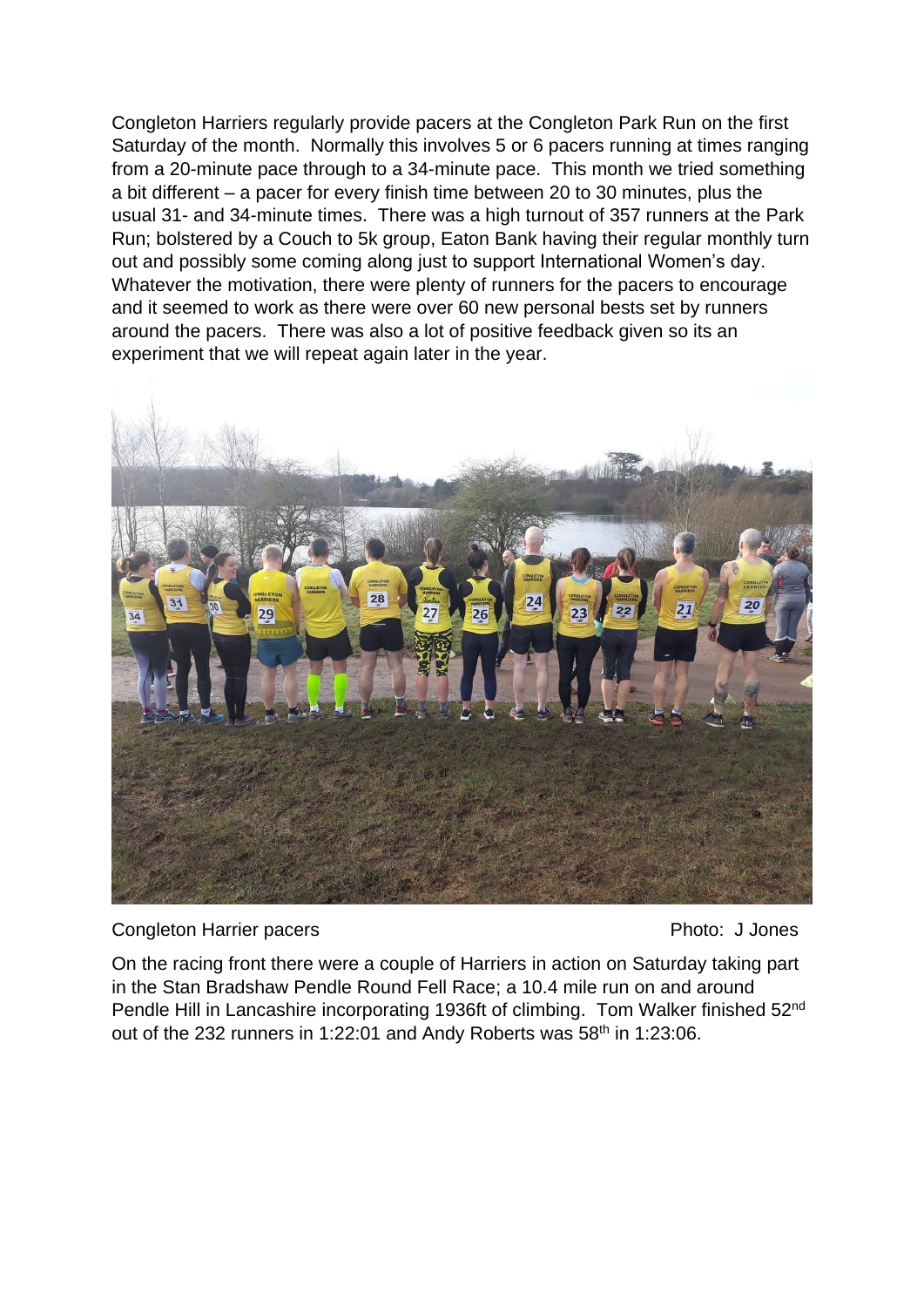

Tom Walker **Photo: Davids Running Photos** 

There were plenty of 20-mile options on offer on Sunday with Harriers participating in three separate events. The Knighton 20 is a regular attraction for Harriers who are prepping for either of the main Spring marathons - London and Manchester and there were six in action amongst a field of 320. John Carbutt was  $54<sup>th</sup>$  in 2:22:49, James Yates, 139<sup>th</sup> in 2:49:58, Martin Sands, 158<sup>th</sup> in 2:54:59, Kelly Hurlstone, 186<sup>th</sup> in 3:04:42, Beth Cliff, 190<sup>th</sup> in 3:07:58 and Gemma Brinkhurst, 230<sup>th</sup> in 3:20:11.

Three Harriers chose Wrexham instead for their 20-mile fix. There was a field of 296 runners and all the Harriers running managed to finish in the top three of their respective age categories. Emma Weston was  $50<sup>th</sup>$  overall,  $1<sup>st</sup>$  in the F45 category in a time of 2:25:26, Mel Worthington was 71<sup>st</sup>, 3<sup>rd</sup> in the F45 category in 2:33:23 and Paul Crean was 184<sup>th</sup>, 3<sup>rd</sup> in the M60 category in 3:07:49.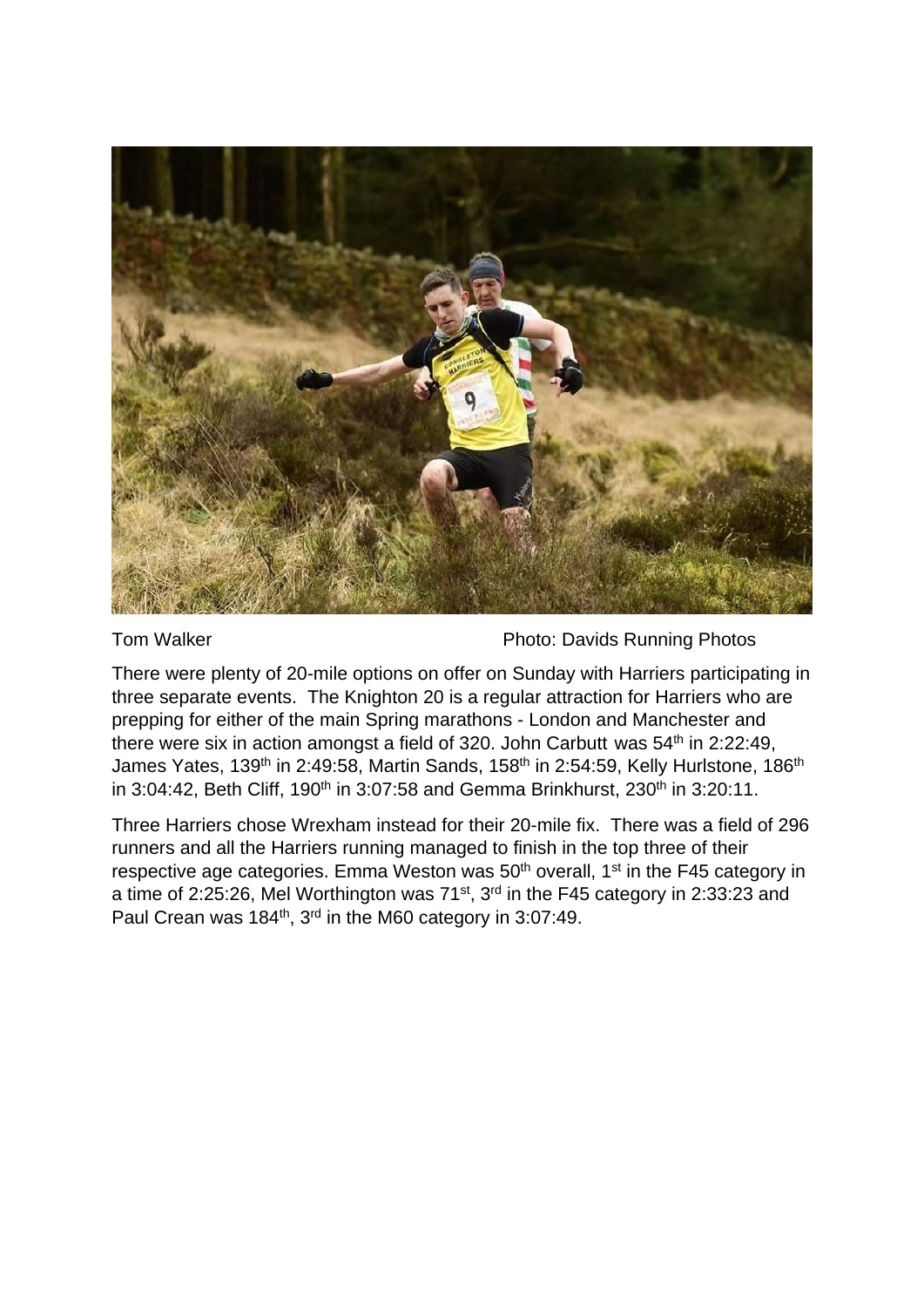

Paul Crean, Mel Worthington, Emma Weston Photo: E Weston